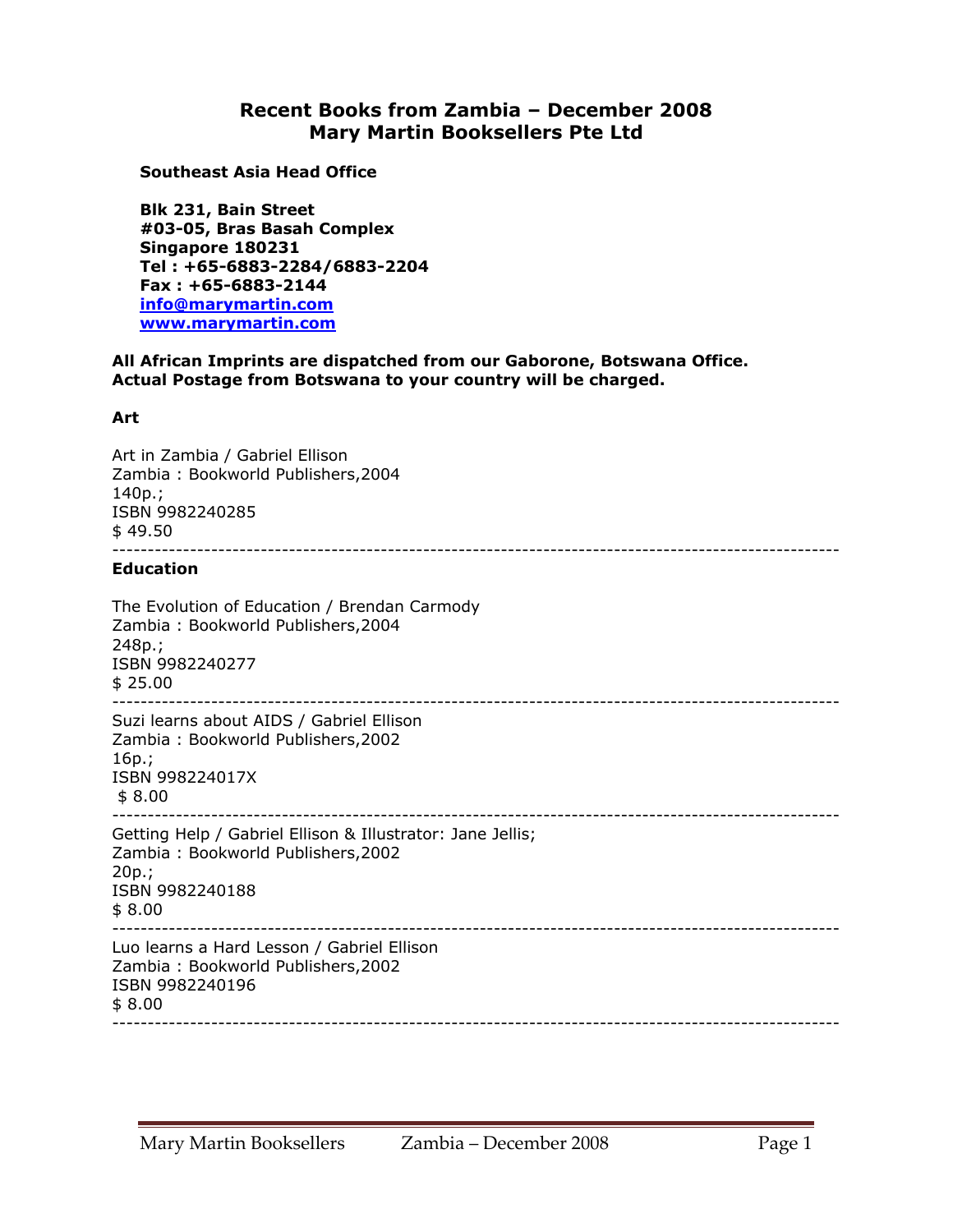## **History**

A Time to Mourn; a Personal Account of the 1964 Lumpa Church Revolt in Zambia / John Hudson Zambia : Bookworld Publishers,1999 160p.; ISBN 9982240129 \$ 24.00 ------------------------------------------------------------------------------------------------------- An Election to Remember / Chisanga Puta-Chekwe Zambia : Bookworld Publishers,1999 102p.; ISBN 9982240110. \$ 15.00 ------------------------------------------------------------------------------------------------------- Into Exile and Back / Simon. Zukas Zambia : Bookworld Publishers,2002 228p.; ISBN 998224020X  $$25.00$ ------------------------------------------------------------------------------------------------------- John Mwanakatwe: My Autobiography / John Mwanakatwe Zambia : Bookworld Publishers,2003 528p.; ISBN 9982240218  $$45.00$ ------------------------------------------------------------------------------------------------------- **Linguistics**  An Outline of Icibemba Grammar / Michael Mann Zambia : Bookworld Publishers,1999 62p.; ISBN 9982240145 \$ 15.00 ------------------------------------------------------------------------------------------------------- An Outline of Silozi Grammar / George Fortune Zambia : Bookworld Publishers,2001 106p.; ISBN 9982241591  $$15.00$ ------------------------------------------------------------------------------------------------------- An Outline of Chitonga Grammar / Hazel Carter Zambia : Bookworld Publishers,2002 92p.; ISBN 9982240161 \$ 15.00 ------------------------------------------------------------------------------------------------------- An Outline of Cinyanja Grammar / Dorothea A Lehmann Zambia : Bookworld Publishers,2002 56p.; ISBN 9982240153 \$ 15.00 -------------------------------------------------------------------------------------------------------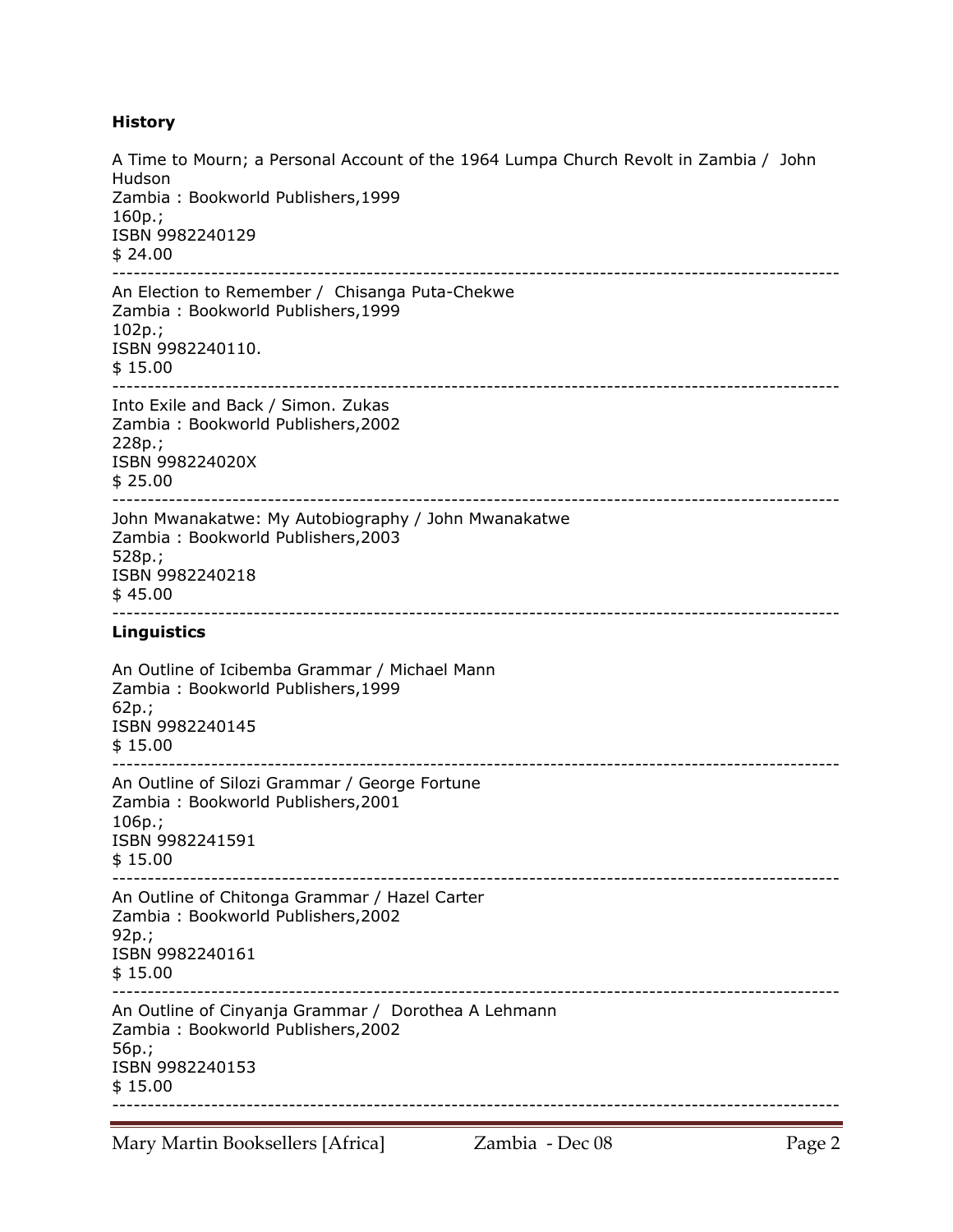An Outline of Kikaonde Grammar / J.C. Wright Zambia : Bookworld Publishers,2007 56p.; ISBN 9789982240499 \$ 15.00 -------------------------------------------------------------------------------------------------------

## **Literature**

Chisi – A Woman of Courage / Gabriel Ellison Zambia : Bookworld Publishers,1998 136p.; ISBN 9982240102 \$ 15.00 ------------------------------------------------------------------------------------------------------- Dawn is Coming / Timothy Holmes Zambia : Bookworld Publishers,1997 136p.; ISBN 9982240080 \$ 10.00 ------------------------------------------------------------------------------------------------------- My Grief / Patricia Fundi Zambia : Bookworld Publishers,2007 ISBN 9789982240444 \$ 10.00 ------------------------------------------------------------------------------------------------------- Hide and Seek / Ina Digby Zambia : Bookworld Publishers,2008 ISBN 9789982240505 \$ 24.00 ------------------------------------------------------------------------------------------------------- Gold under the Water / Anson Banda Zambia : Bookworld Publishers,1996 30p.; ISBN 9982241583 \$ 10.00 ------------------------------------------------------------------------------------------------------- **Official Publications**  Selected Socio Economic Indicators-2000 Zambia : Central Statistical Office, 2004 \$ 12.50 ------------------------------------------------------------------------------------------------------- Selected Socio Economic Indicators 2005/2007 Zambia : Central Statistical Office, 2008 \$ 30.00 ------------------------------------------------------------------------------------------------------- Zambia in Figures-2005/2007 Zambia : Central Statistical Office, 2008 \$ 10.00 -------------------------------------------------------------------------------------------------------

Zambian Fact-Sheet 2006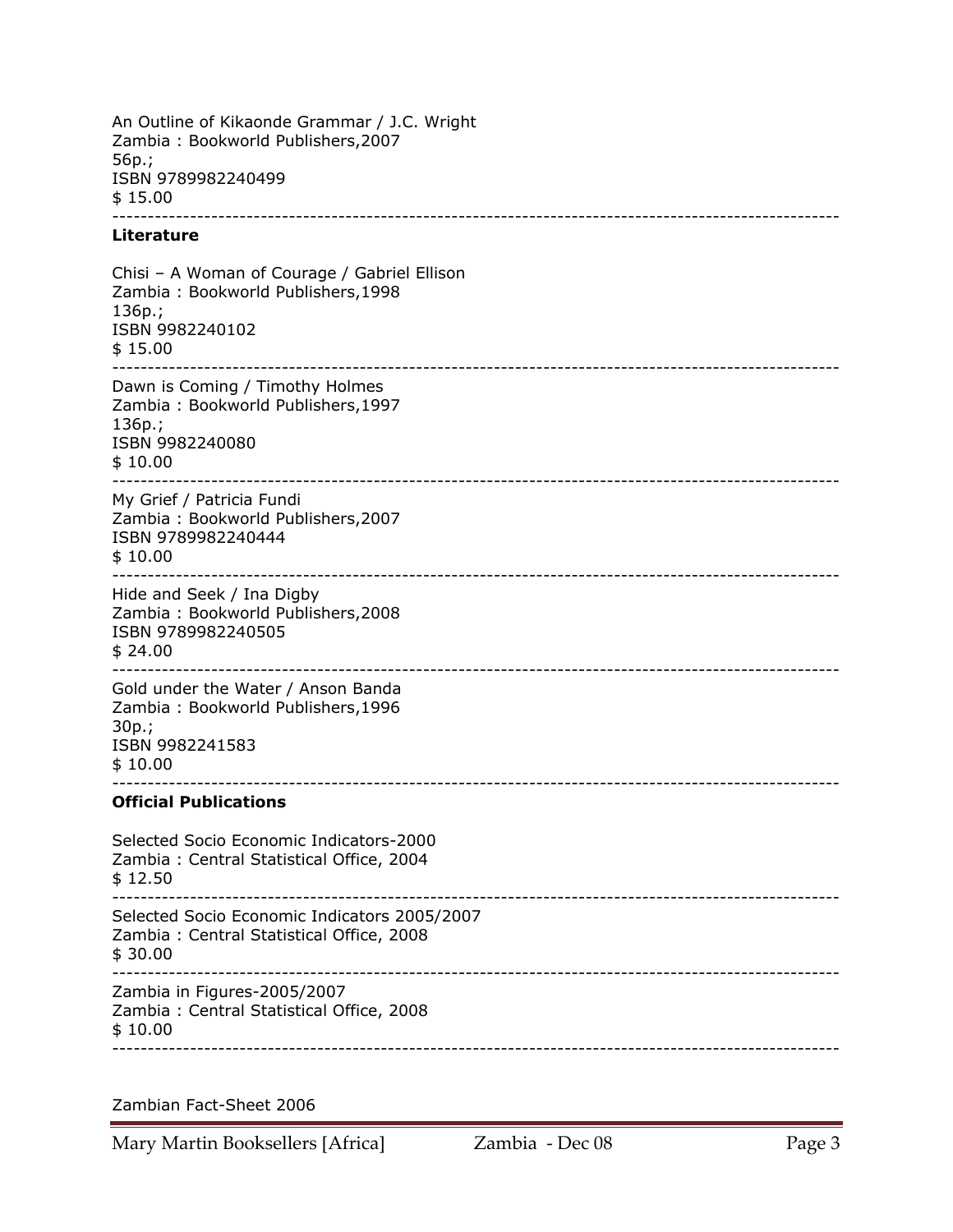Zambia : Central Statistical Office, 2007 \$ 12.00 ------------------------------------------------------------------------------------------------------ Quarterly Digest of Statistics-2000 Zambia : Central Statistical Office, 2002 \$ 15.00 ------------------------------------------------------------------------------------------------------- Lusaka impact study-1998 Zambia : Central Statistical Office, 2002 \$ 10.00 ------------------------------------------------------------------------------------------------------- Women and men-1991 Zambia : Central Statistical Office, 2002 \$ 5.00 ------------------------------------------------------------------------------------------------------- Living Condition Monitoring Survey Report 1996 Zambia : Central Statistical Office, 2000 \$ 10.00 ------------------------------------------------------------------------------------------------------- Living Condition monitoring Survey Report-CD 1996 and 1998 Zambia : Central Statistical Office, 2002 1 CD \$ 45.00 ------------------------------------------------------------------------------------------------------- Living Condition monitoring Survey Report-2002/2003 Zambia : Central Statistical Office, 2005 \$ 25.00 ------------------------------------------------------------------------------------------------------- Living Condition monitoring Survey Report-2004 Zambia : Central Statistical Office, 2006 \$ 25.00 ------------------------------------------------------------------------------------------------------- Living Condition monitoring Survey Report-2006 Zambia : Central Statistical Office, 2007 \$ 25.00 ------------------------------------------------------------------------------------------------------- External Trade bulletin 2004 Zambia : Central Statistical Office, 2006 \$ 30.00 ------------------------------------------------------------------------------------------------------- National accounts bulletin No.9- 2005 Zambia : Central Statistical Office,2007 \$ 18.00 ------------------------------------------------------------------------------------------------------- Evaluation of poverty 1996 Zambia : Central Statistical Office, 2000 \$ 12.00 ------------------------------------------------------------------------------------------------------- Priority survey 1993 Zambia : Central Statistical Office, 1995 \$ 10.00 ------------------------------------------------------------------------------------------------------- Non-farm informal sector-2002/2003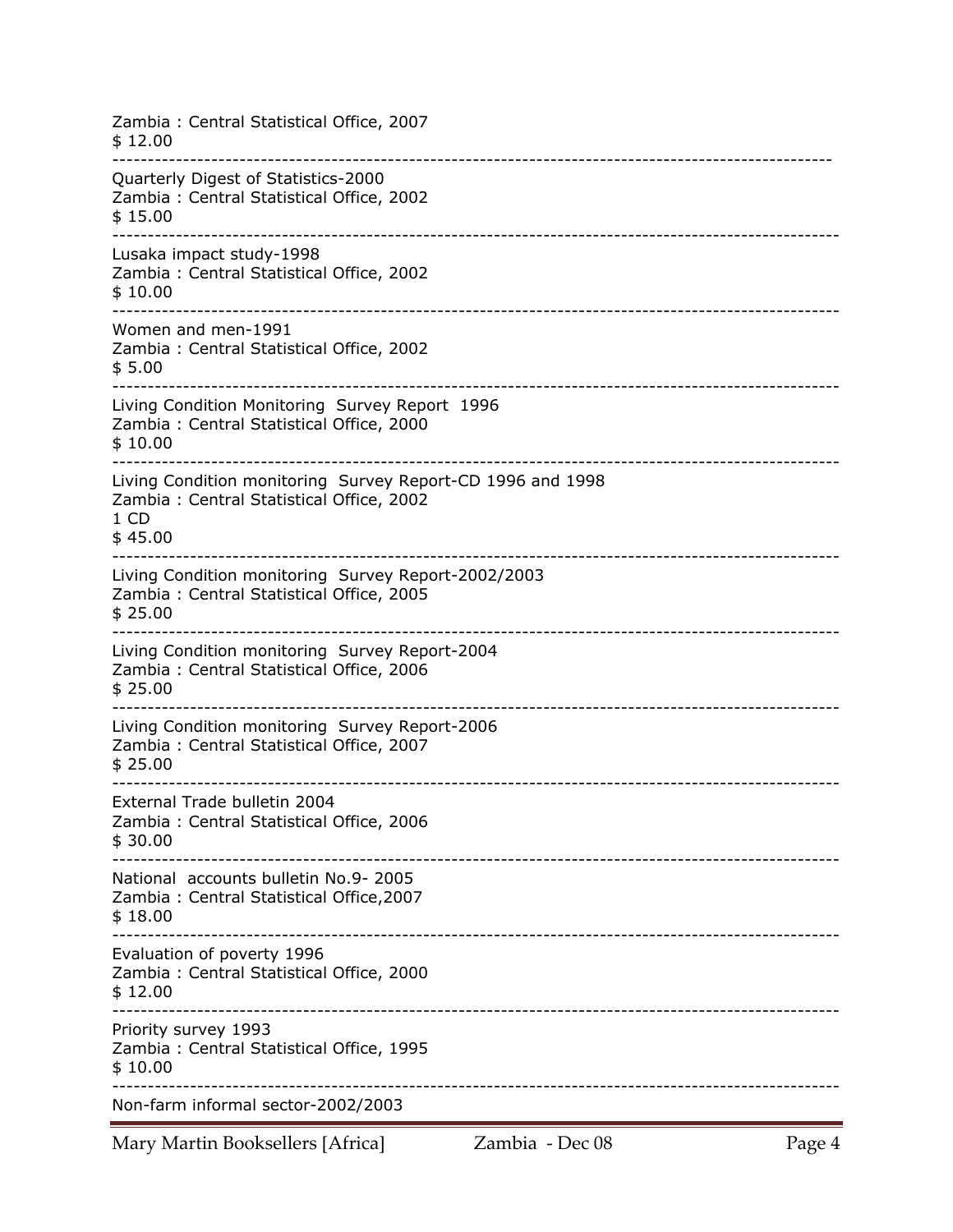| Zambia: Central Statistical Office, 2005<br>\$15.00                                                                             |
|---------------------------------------------------------------------------------------------------------------------------------|
| Micro level Estimates of poverty 2007<br>Zambia: Central Statistical Office, 2008<br>\$25.00                                    |
| Labour Force survey report 2005<br>Zambia: Central Statistical Office, 2008<br>\$25.00                                          |
| Gender based violence survey 2006<br>Zambia: Central Statistical Office, 2008<br>\$25.00                                        |
| Employment and earnings 2006<br>Zambia: Central Statistical Office, 2007<br>\$9.00                                              |
| Employment and earnings 2007<br>Zambia: Central Statistical Office, 2008<br>\$9.00                                              |
| Child Labour Report 1999<br>Zambia: Central Statistical Office, 2002<br>\$18.00                                                 |
| Epidemiological Projections: HIV/AIDS<br>Zambia: Central Statistical Office, 2004<br>\$25.00                                    |
| 2000 Census Provincial Analytical Reports: volumes 1-9<br>Zambia: Central Statistical Office, 2003<br>9v.<br>\$30.00 Per Volume |
| Census population projections 2000/2025<br>Zambia: Central Statistical Office, 2000<br>\$10.00                                  |
| Demographic Health survey 2001/2002<br>Zambia: Central Statistical Office, 2005<br>\$25.00                                      |
| Demographic Health Survey 1996<br>Zambia: Central Statistical Office, 1998<br>\$25.00                                           |
| Service Provision Assessment Survey<br>Zambia: Central Statistical Office, 2005<br>\$10.00                                      |
| PHS Small and Medium Scale 2002/2003                                                                                            |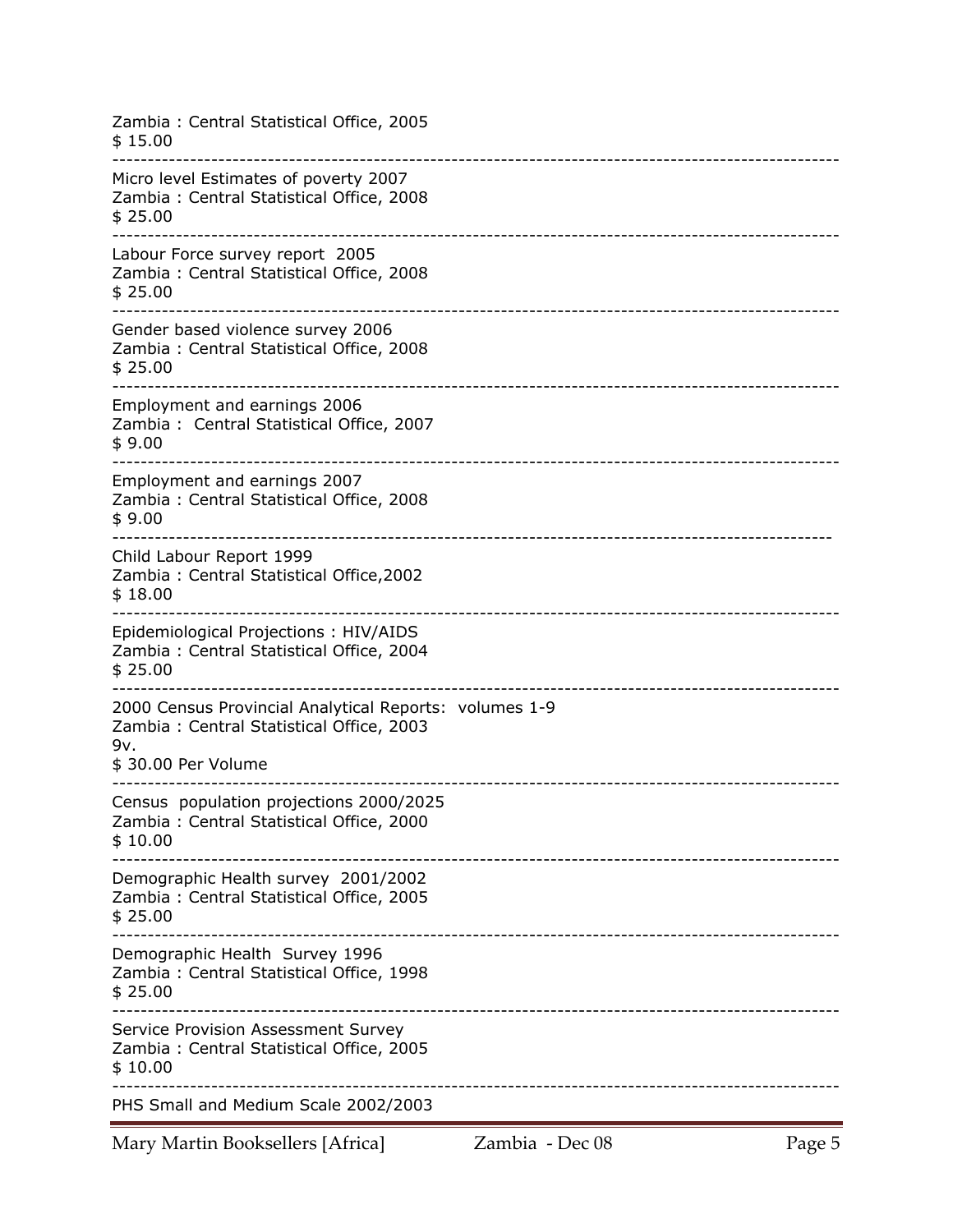| Zambia: Central Statistical Office, 2005<br>\$25.00                                                                      |
|--------------------------------------------------------------------------------------------------------------------------|
| PHS Small/Medium scale 2003/2004<br>Zambia: Central Statistical Office, 2006<br>\$25.00                                  |
| PHS Small/Medium Scale 1999/2000<br>Zambia: Central Statistical Office, 2002<br>\$25.00                                  |
| Crop Forecast report 2001<br>Zambia: Central Statistical Office, 2003<br>\$15.00                                         |
| National Census of Agriculture, Vol-1, 1990/1992<br>Zambia: Central Statistical Office, 1995<br>\$15.00                  |
| National Census of Agriculture, Vol-2, 1990/1992<br>Zambia: Central Statistical Office, 1995<br>\$15.00                  |
| Environmental Statistics in Zambia (energy statistics) 2007<br>Zambia: Central Statistical Office, 2008<br>\$30.00       |
| NATIONAL HEALTH STRATEGIC PLAN 2006-2010<br>Zambia: Ministry of Health, 2005<br>$103p.$ ;<br>\$15.00                     |
| Selected Socio Economic Indicators 2004-2005<br>$***$<br>Zambia: Central Statistical Office, 2007<br>48p.;<br>\$15.00    |
| National Employment and Labour Market Policy<br>Zambia: Ministry of Labour and Social Security, 2004<br>58p.;<br>\$10.00 |
| Vision 2030- A prosperous Middle-income Nation By 2030"<br>Zambia: Republic of Zambia, 2006<br>$35p.$ ;<br>\$10.00       |
| 2008 National Malaria Control Action Plan<br>Zambia: Ministry of Health, 2008<br>$72p.$ ;<br>\$10.00                     |
| 2000 CENSUS OF POPULATION AND HOUSING-Agriculture Analytical Report                                                      |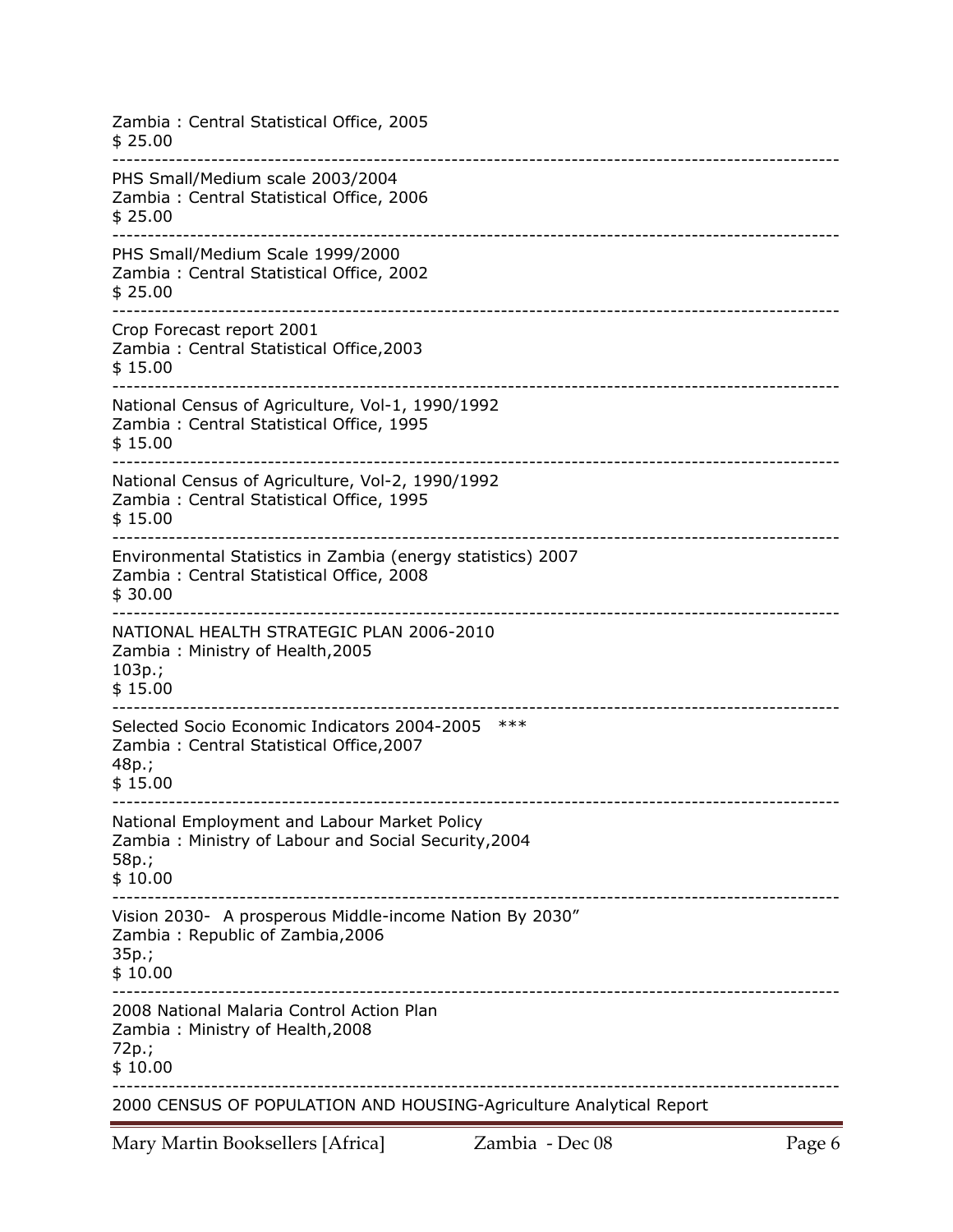Zambia : Central Statistical Office,2003 45p.  $$4.00$ ------------------------------------------------------------------------------------------------------- 2000 CENSUS OF POPULATION AND HOUSING-Summary Report Zambia : Central Statistical Office,2003 42p.; \$ 4.00 ------------------------------------------------------------------------------------------------------- 2000 CENSUS OF POPULATION AND HOUSING-Housing and Household Characteristics-Analytical Report Zambia : Central Statistical Office 54p.; \$ 5.00 ------------------------------------------------------------------------------------------------------- Migration and Urbanization 2000 Census Report Zambia : Central Statistical Office 76p.; \$ 7.00 ------------------------------------------------------------------------------------------------------- Zambia Sexual Behavior Survey (ZSBS) 2005 Zambia : Central Statistical Office 4p.; \$ 2.00 ------------------------------------------------------------------------------------------------------- Zambia DHS EdData Survey 2002 - Education Data for Decision-making Zambia : Central Statistical Office,2003 235p.; \$ 25.00 ------------------------------------------------------------------------------------------------------ **Politics**  The Worst of Kalaki and the Best of Yuss / Roy Clarke & cartoonist Yuss Zambia : Bookworld Publishers,2004 174p.; ISBN 9982240315 \$ 24.00 Political Satire ------------------------------------------------------------------------------------------------------- **Religion - Christianity**  Education in Zambia; Catholic Perspectives / Brendan Carmody Zambia : Bookworld Publishers,1999 218p.; ISBN 9982240137 \$ 24.00 -------------------------------------------------------------------------------------------------------

A History of the Catholic Church in Zambia / Hugo F Hinfelaar